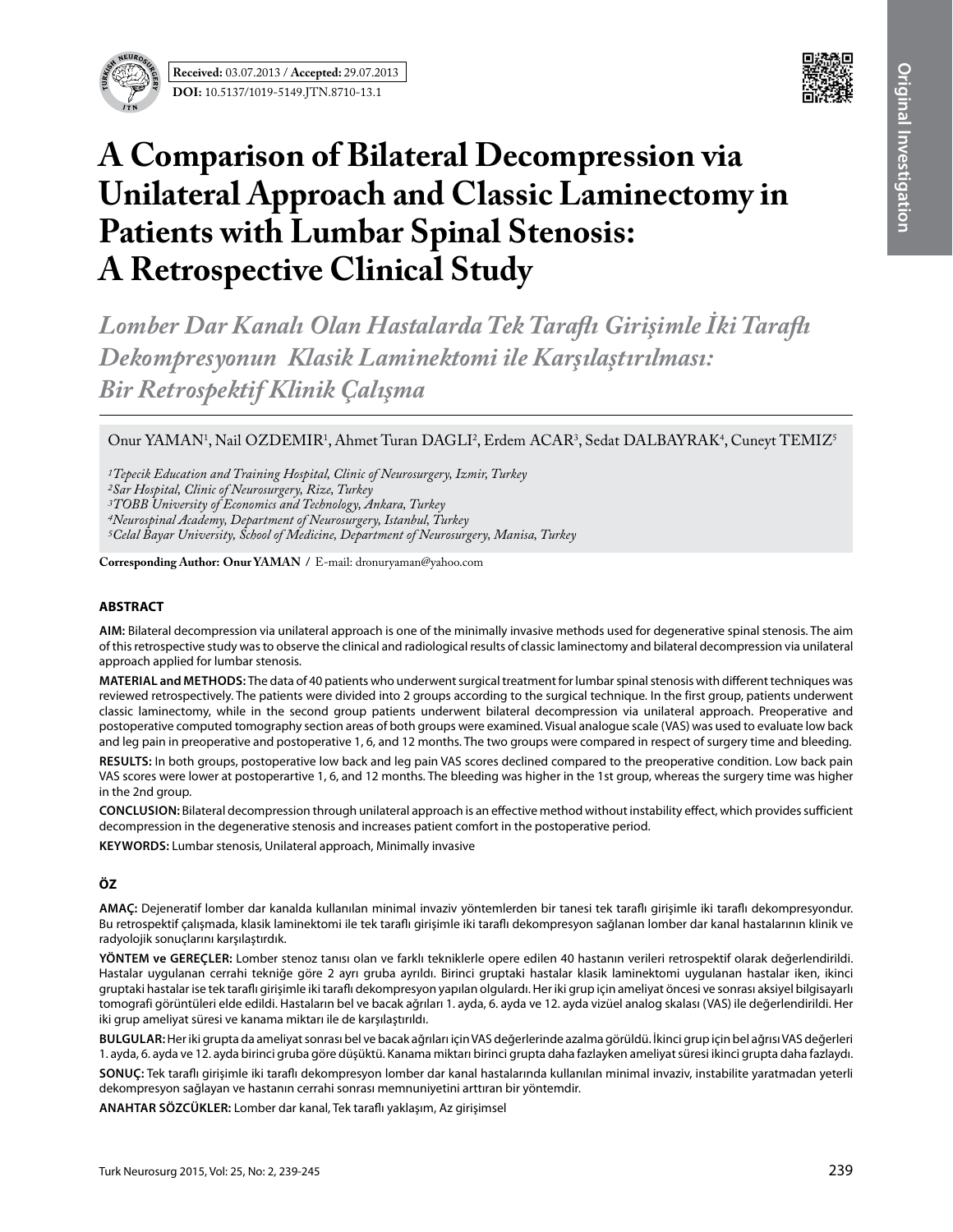### **Introduction**

Lumbar spinal stenosis (LSS) is frequently observed in obese patients and the elderly especially due to the aging of the spine. Growth in the facet joints, ligamentum flavum hypertrophy, disc degeneration and osteophytes cause the spinal canal to narrow down, and consequently result in spinal cord and nerve root compression (4). Main symptoms are low back pain, leg pain exacerbated by walking and numbness in legs (25). Surgery must be applied on patients who do not respond to conservative treatment (3). Minimally invasive methods are increasing in number as the technology advances. One of these minimally invasive methods is the bilateral decompression via unilateral approach (27). This study provides a comparative analysis of the clinical and radiological results obtained in classic decompressive laminectomy cases and unilateral approach bilateral decompression cases.

#### **Material and MethodS**

The data of 40 patients who underwent surgical treatment for degenerative lumbar spinal stenosis without instability was reviewed retrospectively. The patients were divided into 2 groups. Facet joints were protected and classic laminectomy was applied for decompression in patients within group 1, while patients in the second group underwent bilateral decompression through unilateral approach. In the second group, the intervention was applied either on the disc side, if disc was involved, or on the side where leg pain was more severe. If the patient had not reported any specific side, intervention was applied on the right side to facilitate surgeon's performance. Hypertrophic ligamentum flavum was excised using a Kerrison rongeur. Later the operating table was positioned contralaterally and microscope angle was modified to face the contralateral side. Contralateral ligamentum flavum was also excised, and contralateral foraminotomy was performed to provide decompression.

Patients' low back and leg pain were evaluated by using Visual Analogue Scale (VAS) score in pre-op and post-op months 1, 6 and 12. An osseous spinal canal view was obtained using computerized axial tomography (CAT) sections in pre-op and post-op stages (Surgimap). The two groups were compared in respect of surgery time, bleeding and complications.

Bilateral Decompression Surgery via Unilateral Approach:

The patient under the general anaesthesia is placed on the operating table in prone position. After level determination via fluoroscopy, paravertebral muscles are stripped either on the disc side, if the disc is involved, or on the right side of the patient. After performing hemilaminectomy and flavectomy, the operating table is positioned contralaterally and microscope angle is modified to face the contralateral side. Using the high-speed burr and fine Kerrison rongeurs, contralateral laminectomy and flavectomy are applied under the spinous process, and the surgical operation is concluded after contralateral foraminotomy (Figure 1A,B, 2A,B).



**Figure 1: a)** Pre-operative CAT (computerized axial tomography) section of patient 3. **b)** Post-operative CAT (computerized axial tomography) section of patient 3.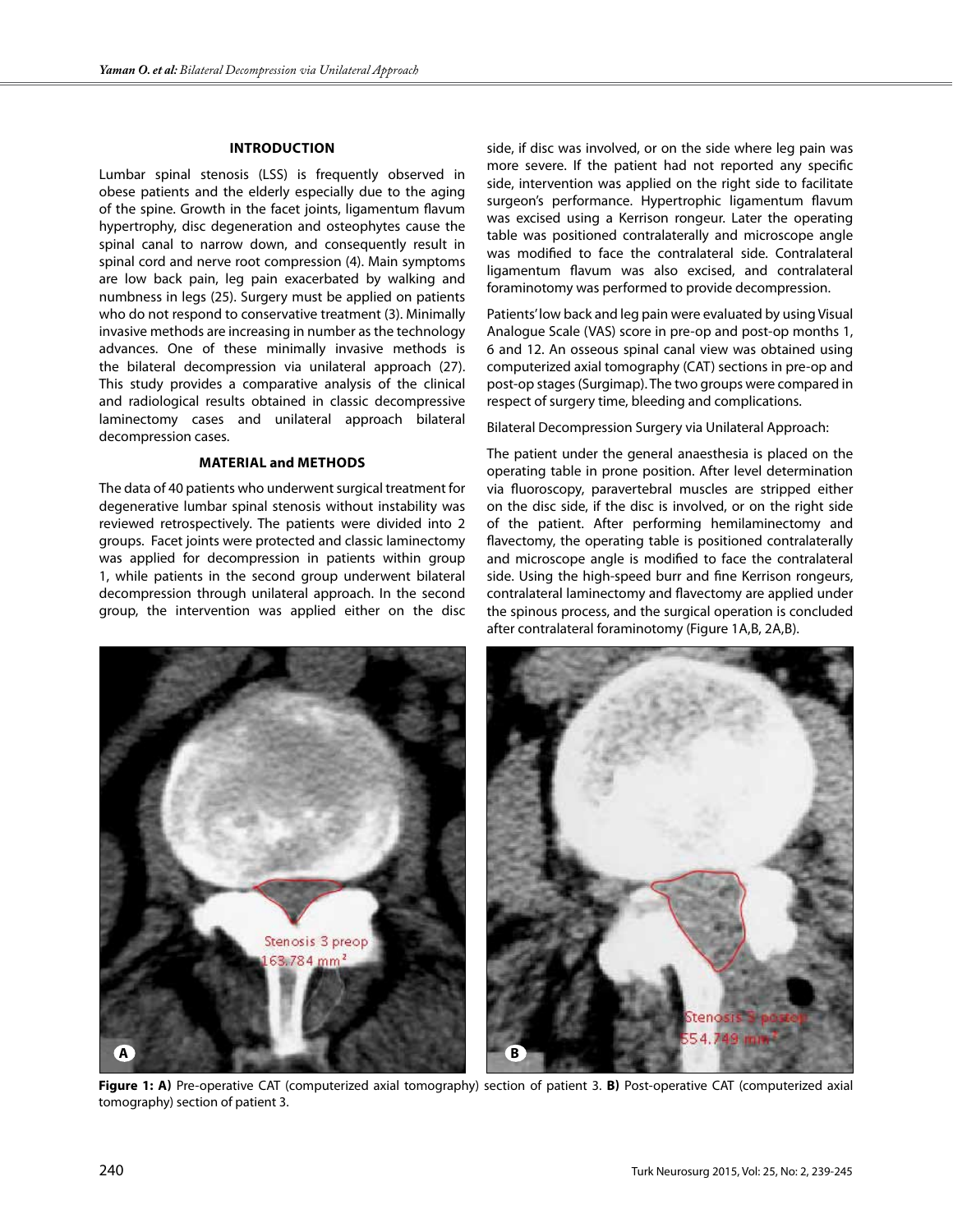

**Figure 2: a)** Pre-operative CAT (computerized axial tomography) section of patient 15. **b)** Post-operative CAT (computerized axial tomography) section of patient 15.

### **Results**

The age of patient population varied between 45 and 74, while the average age was found to be 60.

The patients showed symptoms of low back pain, leg pain, numbness in legs and urinary incontinence.

#### *Pain Levels*

For patients in group 1, pre-op low back pain mean VAS score was 8.11  $\pm$  0.85, whereas the VAS score was recorded as 4.08  $\pm$  0.81 at month 1, 3.33  $\pm$  0.59 at month 6, and 2.25  $\pm$ 0.60 at month 12 during the post-operative stage. For patients in group 2, pre-op low back pain mean VAS score was  $8.03 \pm 0.73$ , whereas the VAS score was recorded as  $2.03 \pm 0.48$  at month 1, and as  $1.73 \pm 0.51$  at month 6 during the post-operative stage. Checks at post-op month 12 revealed an average VAS score of  $1.35 \pm 0.48$ .

For patients in group 1, pre-op leg pain VAS score was  $7 \pm$ 0.63, whereas the VAS score was recorded as  $2.06 \pm 0.23$  at post-op month 1. Average VAS scores were recorded as  $1.86 \pm$ 0.35 at post-op months 6 and 1.75  $\pm$  0.44 at post-op months 12. In unilateral approach bilateral decompression patients, pre-op VAS score was  $8.00 \pm 0.60$ , whereas the score declined to 2.78  $\pm$  0.53 in post-op month 1 and to 1.88  $\pm$  0.52 at postop months 6 and to  $1.78 \pm 0.62$  at post-op months 12.

When the leg pain VAS scores were compared group 1 had significantly lower scores at the first month (Student's t-test, p<0.001). But the difference were not significantly at the month 6 and 12.

Group 2 had significantly lower low back pain VAS scores, particularly at month 1, at month 6 and at month 12, compared with Group 1. (Student's t-test, p<0.001; Wilcoxon signed-rank test, p<0.05).

#### *Pathology Levels*

Decompression levels in the first group were L4-5 (47.2%), L3-4 (41.6%), L2-3 (8.3%), L5-S1 (2.7%) totally 36 levels. In the second group, decompression was applied to 40 levels. L4-5 (60.0%), L3-4 (32.5%), L2-3 (7.5%), respectively (Table I).

## *Complications*

There were three durotomies in the first and two durotomies in the second group that were primarily repaired. The intergroup difference was not statistically significant. We had no other complication.

## *Surgery Time*

In group 1, surgery time per level was minimum 35, maximum 50 minutes, while the average was 44.7 minutes. In group 2, average surgery time per level was 59.4 minutes (minimum 50, maximum 70 minutes). Mean surgery time for classic laminectomy was less than the group 2. The intergroup difference was found to be statistically significant (Student's t-test, p<0,001; Wilcoxon signed-rank test, p<0,05). Surgery times for each group are shown in Figure 3.

### *Amount of Bleeding*

Average amount of blood lost per level was 238 cc in group 1 (minimum 200 cc, maximum 300 cc), while average bleeding was 90 cc in group 2, with minimum 50 cc and maximum 150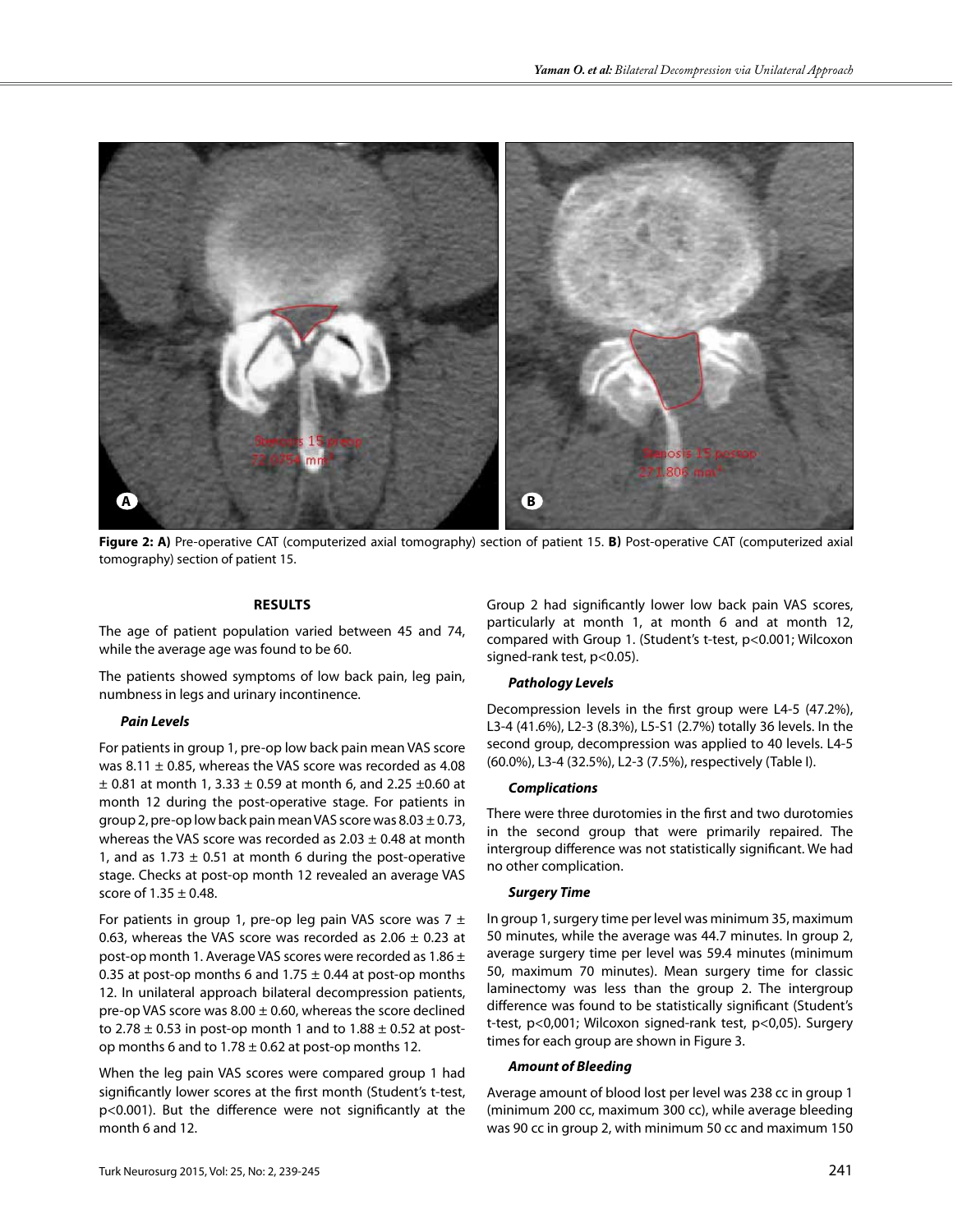cc. Amount of blood lost was higher for classical laminectomy than bilateral laminectomy via unilateral approach. (Student's t-test, p<0,001; Wilcoxon signed-rank test, p<0,05). Amount of blood lost are shown in Figure 4.

**Table I:** Levels and Numbers Distributed According to Groups

|              | <b>Group 1</b> |              | <b>Group 2</b> |              |
|--------------|----------------|--------------|----------------|--------------|
| <b>Level</b> | <b>Number</b>  | <b>Ratio</b> | <b>Number</b>  | <b>Ratio</b> |
| $12-3$       | 3              | 8.3%         | 3              | 7.5%         |
| $L3-4$       | 15             | 41.6%        | 13             | 32.5%        |
| $L4-5$       | 17             | 47.2%        | 24             | 60.0%        |
| $L5-S1$      |                | 2.7%         | 0              | $0\%$        |
| Total        | 36             | 100%         | 40             | 100%         |



**Figure 3:** Surgery times for each group.



**Figure 4:** Amount of blood lost for each group.

# *Computerized Axial Tomography (CAT) Sections*

In group 1 with classic laminectomy decompression, preop computerized axial tomography sections indicated an average of 114.3 mm2 area (minimum: 64, Maximum: 170 mm<sup>2</sup>). Standard deviation was 29.3. In group 2 with unilateral approach bilateral decompression, pre-op computerized axial tomography sections indicated an average of 120.4 mm2  $(\text{minimum } 72 \text{ mm}^2, \text{maximum } 197 \text{ mm}^2)$ , standard deviation was 30.6. The intergroup difference was not statistically significant (Student's t-test;  $p > 0.05$ ) (Figure 5).

The average area of computerized axial tomography (CAT) increased to 407.7  $mm<sup>2</sup>$  in the post-op stage (minimum 280 mm<sup>2</sup>, maximum 535 mm<sup>2</sup>) for the patients in group 1. While the average area of CAT increased to 391.1  $mm<sup>2</sup>$  in the post-op stage (minimum 240 mm<sup>2</sup>, maximum 554 mm<sup>2</sup>).



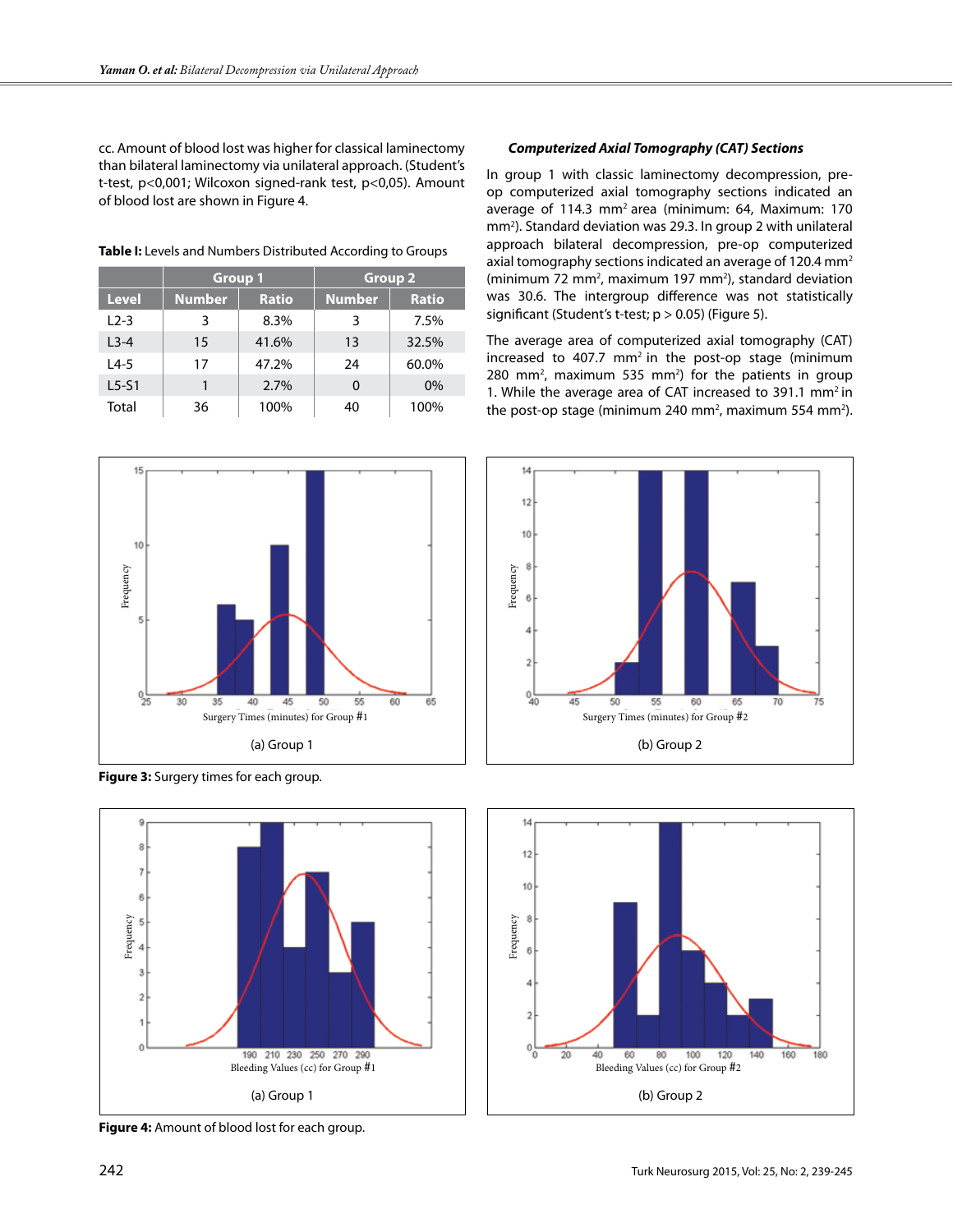

**Figure 5:** Spinal area in Pre-op CAT sections for each group.



**Figure 6:** Spinal area in Post-op CAT sections for each group.

The intergroup difference was not statistically significant (Student's t-test;  $p > 0.05$ ) (Figure 6).

#### **Discussion**

There might be various reasons for spinal stenosis, but the most common reason is due to degenerative process. Degenerative spinal stenosis is more frequently observed in the older population of age 60 and above (24). The process that is initiated with the disc degeneration causes growth in facet joints and hypertrophy of the ligamentum flavum, which is then concluded with posterior longitudinal ligament thickening (20). One or several of the above mentioned factors cause decrease in the diameter of spinal canal, which results in compression of the spinal cord or nerve roots (25). Degenerative spinal stenosis is most frequently observed in





the L4-L5 (11). Microcirculation in nerve roots is damaged due to compression. The most common symptoms are numbness in legs, weakness and leg pain that emerges while walking. The pain is defined as neurogenic claudication, and it gets intensified in case of walking or extension. The pain reduces while the patient is resting or bending forward (28).

Different imaging techniques can be used to define the spinal canal stenosis; myelography, CT myelography, CT and MRI. Different measurements were reported in the literature: Transverse and antero-posterior diameter of the osseous spinal canal, ligamentous interfacet distance (13, 26). One of the most effective diagnosis methods in spinal stenosis is the computerized tomography. Spinal canal diameter and area can be measured through CT. We measured the osseos spinal canal area in CT.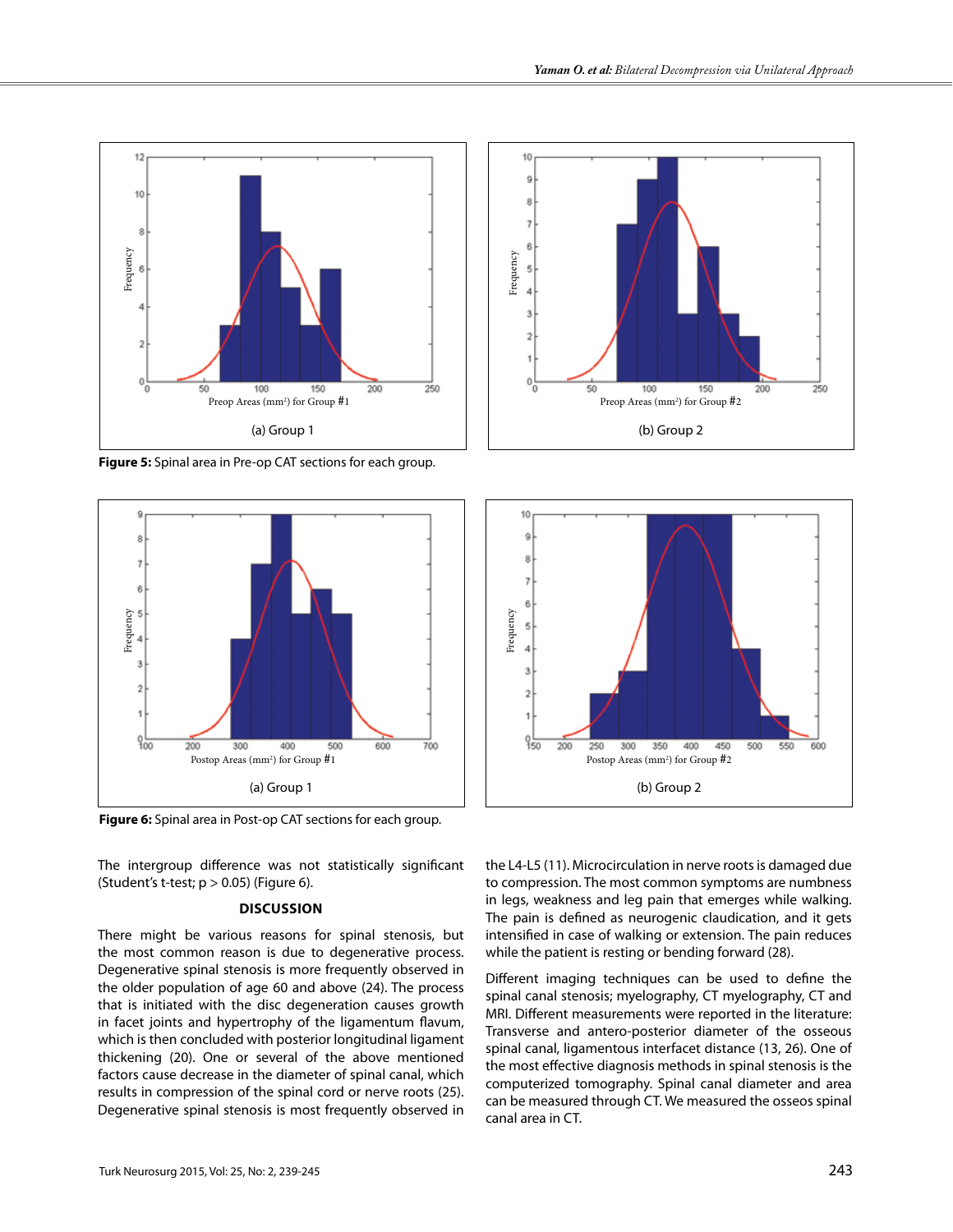Surgical treatment should be planned for patients with progressive loss of strength and no response to conservative treatment. Surgery aims at eliminating the stenosis through increasing the spinal canal diameter (15). Wide bilateral total laminectomy and partial or complete facetectomy are performed in the conventional surgical treatment of spinal stenosis (5, 7). This has been very effective for improvement of clinical symptoms but this conventional surgical intervention causes the complete elimination of posterior column, which has a role in the stabilization (2, 16, 19). Radiographic evidence of progression of spondylolisthesis was present if greater than 50% of the facet joint was resected at any one level (1). Biomechanical studies showed the clinical importance of maintaining an intact posterior tension band and facet joints. The supraspinous ligament supported the greatest load to flexion forces in cadaver models (9). Also Hindle et al. demonstrated significant loading forces absorbed by the supraspinous and interspinous ligaments during flexion forces (14). Hasegawa et al. mentioned the biomechanical effects preserving the posterior structures following minimally invasive decompression for lumbar spinal canal stenosis and revealed the muscle-preserving interlaminar decompression superiority (12). Postoperative spinal instability has always been a major concern after laminectomy and in the preoperative spondylolisthesis cases may lead to the iatrogenic spinal instability in higher rates. Minimally invasive approaches are becoming more important to avoid postoperative instability (8, 10, 27).

Minimalization is a general trend in spine surgery. Due to developments in diagnostic imaging there has been a great evolution in minimally invasive surgical techniques for the spinal surgery. Minimally invasive techniques for degenerative diseases, trauma, deformities and malignancies had been described as an alternative to conventional approaches (22). Less incisional pain, earlier ambulation, shorter hospital stays are the main advantages of minimally invasive approaches (21, 23)

Bilateral decompression via unilateral approach is an alternative minimally invasive approach for classical laminectomy. The patient is placed on the operating table in prone position under the general anaesthesia. After level determination via fluoroscopy, paravertebral muscles are stripped either on the disc side, if the disc is involved, if not on the right side of the patient is preferred. After performing hemilaminectomy and flavectomy, the operating table is positioned contralaterally and microscope angle is modified to face the contralateral side. Using the high-speed burr and Kerrison rongeurs, contralateral laminectomy and flavectomy are applied under the spinous process, and the surgical operation is concluded after contralateral foraminotomy. During classic decompressive laminectomy, wider sub-periosteal stripping of the paravertebral muscles and wider bone resection, result in post-op low back pain. Recent researches showed that atrophy of multifidus muscles may relate to damage to the dorsal rami of the posterior branches caused by extensive

muscle stripping. In the two years follow-up results of Liu et al. showed that the atrophy rate of multifidus cross sectional areas and postoperative VAS of low back pain were lower in the group that underwent bilateral decompression via unilateral approach than the group underwent conventional laminectomy (18). Patients operated with the conventional method (group 1) displayed significantly higher low back pain VAS scores in post-op months 1, 6, 12 compared to patients in group 2, who underwent bilateral decompression via unilateral approach. As regards the leg pain, the two groups displayed no significant difference at the months 6 and 12. But group 1 had lower VAS leg pain scores at the first month. Patients with wide resection suffer from higher intraoperative blood loss. Krutko mentioned that blood loss was higher in the group that underwent bilateral decompression via unilateral approach for lumbar spinal stenosis than the group that underwent standart technique (17). In our study significant difference was observed in the comparative analysis of the blood loss of two groups. Some patients in group 1 required red blood cell transfusion, whereas there were no patients requiring transfusion in group 2.

There were three durotomies in the first and two durotomies in the second group that were primarily repaired. When the complication rates were compared the difference wasn't statistically significant. All dural tears were in the older patients but bilateral decompression via unilateral approach does not carry extra risk in elderly population (6). Krut'ko investigated less complication in the group that underwent bilateral decompression via unilateral approach for lumbar spinal stenosis than the group that underwent standard technique (17).

Comparative pre-op and post-op analysis indicated significant increase in computerized axial tomography section areas in both groups. However, the groups did not display any significant differences. Comparison of both area measurements and post-op leg pain VAS scores indicate no significant differences, which reveals that sufficient decompression was ensured in bilateral decompression via unilateral approach.

In terms of surgery time, conventional procedure applied to group 1 was observed to be shorter, whereas the unilateral approach bilateral decompression required significantly longer surgery time. It was observed that operating table and microscope adjustments for contralateral flavectomy and foraminotomy required longer time in group 2. The use of fine Kerrison rongeurs contributed to the longer surgery time. To avoid complications, which might be caused by the high-speed burr, the surgeon had to act more diligently. Especially in patients with no reported side or disc, righthanded surgeons could easily work from the right side for contralateral foraminotomy. Although longer surgery time seems like a disadvantage compared to the classic procedure, surgery time in unilateral approach bilateral decompression has been observed to decline as the surgeon improves in his learning curve.